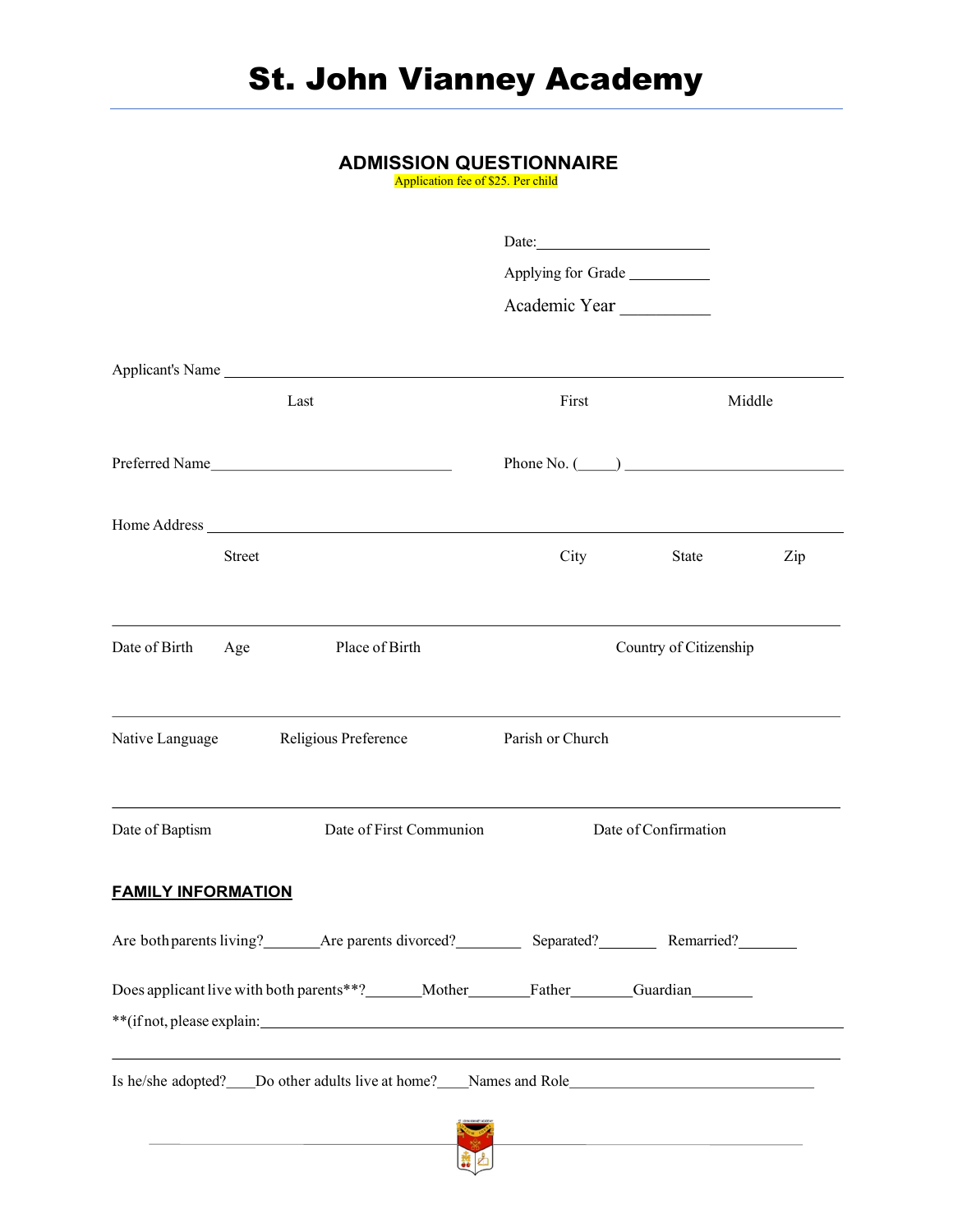## St. John Vianney Academy

|                                                                                                        | Home Address (if diff. from above) Religious Preference Religious Preference |  |  |  |
|--------------------------------------------------------------------------------------------------------|------------------------------------------------------------------------------|--|--|--|
|                                                                                                        |                                                                              |  |  |  |
|                                                                                                        |                                                                              |  |  |  |
|                                                                                                        | College(s) attended Degree(s)                                                |  |  |  |
| Father's hobbies or special interests: (Including musical, dramatic, athletic, computer, crafts, etc.) |                                                                              |  |  |  |
|                                                                                                        |                                                                              |  |  |  |
|                                                                                                        |                                                                              |  |  |  |
|                                                                                                        |                                                                              |  |  |  |
|                                                                                                        |                                                                              |  |  |  |
|                                                                                                        |                                                                              |  |  |  |
|                                                                                                        | College(s) attended Degree(s)                                                |  |  |  |
| Mother's hobbies or special interests: (Including musical, dramatic, athletic, computer, crafts, etc.) |                                                                              |  |  |  |
|                                                                                                        |                                                                              |  |  |  |
| Names and Ages of Siblings                                                                             | <b>School Currently Attending</b>                                            |  |  |  |
|                                                                                                        |                                                                              |  |  |  |
|                                                                                                        |                                                                              |  |  |  |
|                                                                                                        |                                                                              |  |  |  |

#### VOLUNTEER WORK:

Please list present and past involvement in diocesan, parish, apostolic or civic groups with which you have donated your time.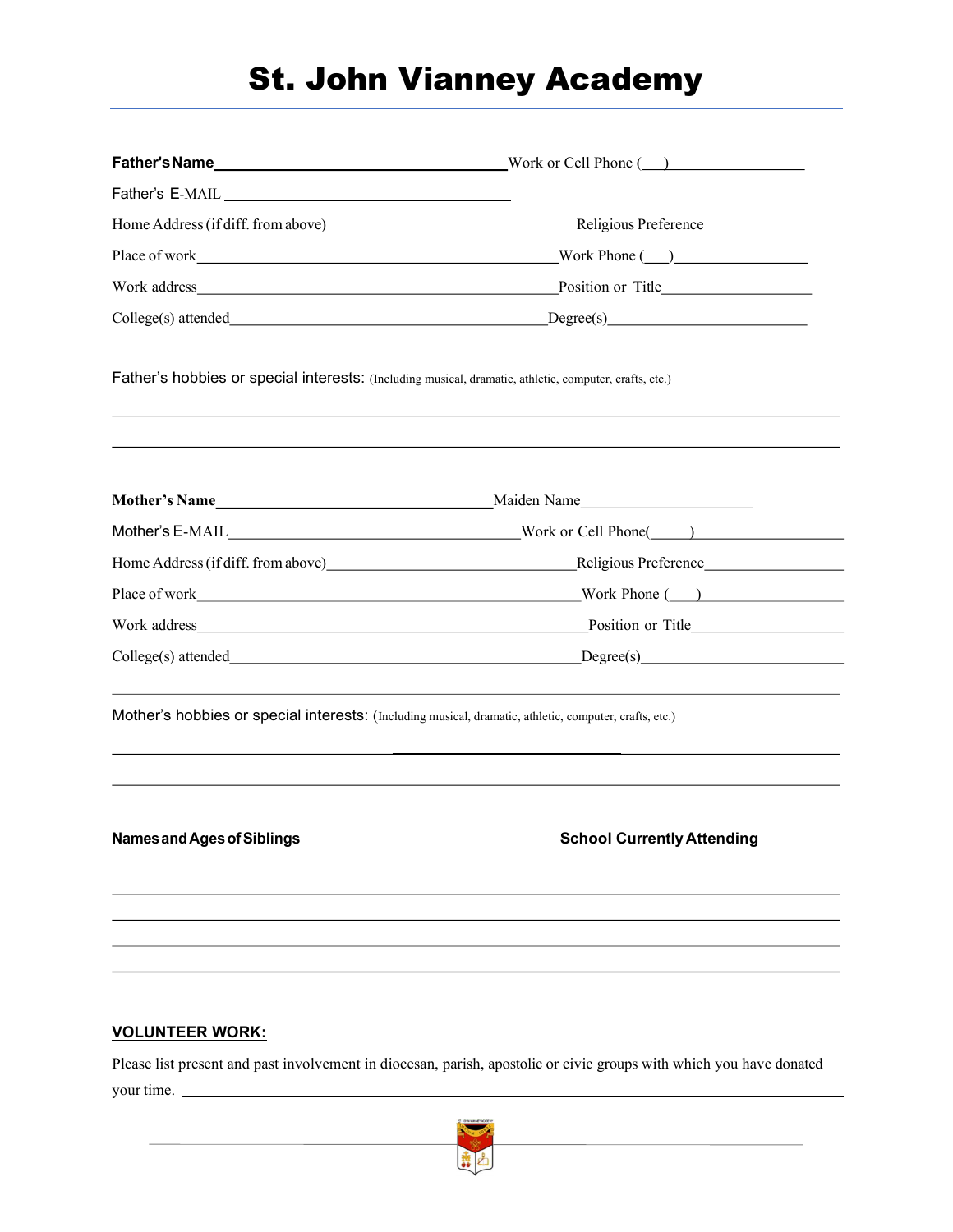### **SCHOOL HISTORY**

List names of schools applicant has attended.

If applicant has been home-schooled, please list length of time, grade levels and curricula used.

| <b>School</b>                                                                                                                                                                                                                  | Location | <b>Attendance Dates</b> |
|--------------------------------------------------------------------------------------------------------------------------------------------------------------------------------------------------------------------------------|----------|-------------------------|
| Has applicant ever skipped a grade? If so, what grade? Repeated a grade? If so, what grade?                                                                                                                                    |          |                         |
| Does the applicant have any diagnosed physical or learning disabilities? [15] If yes, pleasedescribe:                                                                                                                          |          |                         |
|                                                                                                                                                                                                                                |          |                         |
| <b>MEDICAL INFORMATION</b>                                                                                                                                                                                                     |          |                         |
| Does applicant suffer from <b>any</b> specific health conditions that we should be aware of?                                                                                                                                   |          |                         |
| Please explain: Note of the state of the state of the state of the state of the state of the state of the state of the state of the state of the state of the state of the state of the state of the state of the state of the |          |                         |
|                                                                                                                                                                                                                                |          |                         |
| Is he/she currently taking any medication? If so, whatkind? If some and the state of the state of the state of the state of the state of the state of the state of the state of the state of the state of the state of the sta |          |                         |
| Has applicant ever had an operation? If so, what and at what age? Has                                                                                                                                                          |          |                         |
| he/she ever had a serious injury? If so, what and at what age?                                                                                                                                                                 |          |                         |
| Has applicant stayed home from school repeatedly or for long periods due to illness?                                                                                                                                           |          |                         |
| Please explain: Note and the set of the set of the set of the set of the set of the set of the set of the set of the set of the set of the set of the set of the set of the set of the set of the set of the set of the set of |          |                         |
| Has applicant ever received special attention or evaluation from a psychologist, therapist or counselor?_____                                                                                                                  |          |                         |
| If so, please list date, name and address of consultants and describe situation briefly.                                                                                                                                       |          |                         |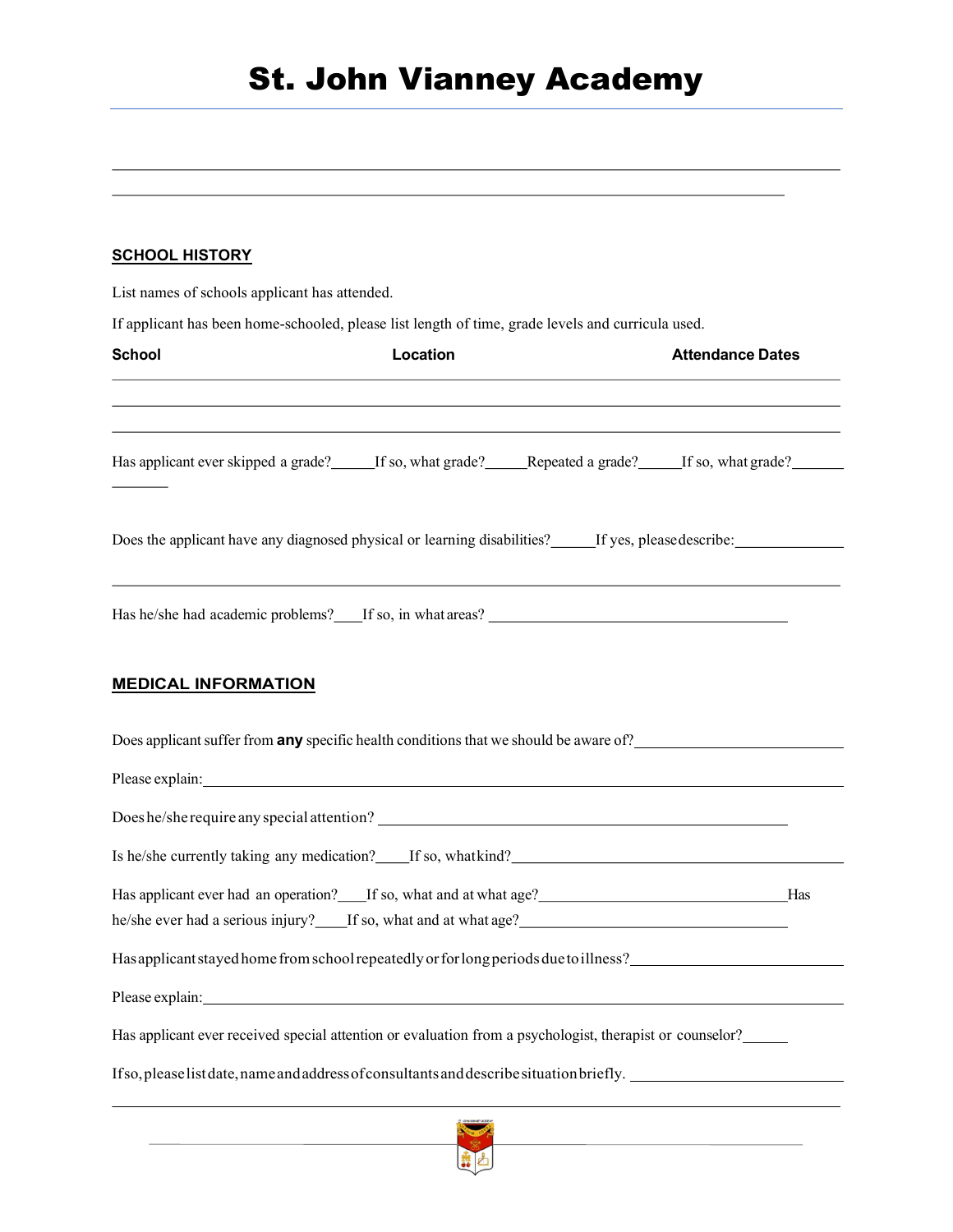# St. John Vianney Academy

#### PARENT QUESTIONNAIRE

In order for us to get to know your child better, please answer the following question:

What would you say are your child's main assets, qualities, strengths and talents (academically, socially, physically, and/or morally)?

I hereby certify that all information provided on this application and all information given to St. John Vianney Academy, is complete and accurate. I understand that falsification or omission of information may result in disqualification or dismissal. Furthermore, I understand that all information submitted to St. John Vianney Academy is confidential. This application will be reviewed by members of the board of directors and the headmaster and by signing this document we agree that this application and any supporting documents may be reviewed by those individuals. Finally, I re-attest to my agreement on main application to Faith and Conduct Policy.

Parents' or guardians' signatures: Date:

| <b>Checklist: Requirements for Admission</b>  | <b>Checklist: Additional Documents Needed</b>                  | <b>OFFICE USE ONLY:</b>      |
|-----------------------------------------------|----------------------------------------------------------------|------------------------------|
| We must receive the following items WITH this | These items can be submitted following submission of Accepted: |                              |
| form in order to consider your application.   | initial application forms:                                     | Not Accepted:                |
| Completed Application Form                    | <b>Baptism Certificate</b>                                     |                              |
| Copy of Birth Certificate                     | <b>Immunization Records</b>                                    | App. Fee Pd.<br>Date<br>Ck.# |
| Application fee of \$25.00                    |                                                                |                              |

Please mail application to:

PO Box 81555 Bakersfield, Ca 93380 Or email to: stjohnvianneybakersfield@gmail.com

**STUDENT QUESTIONNAIRE** (optional for students entering grades 1-3)

What hobbies, sports, and activities do you most enjoy outside of school?